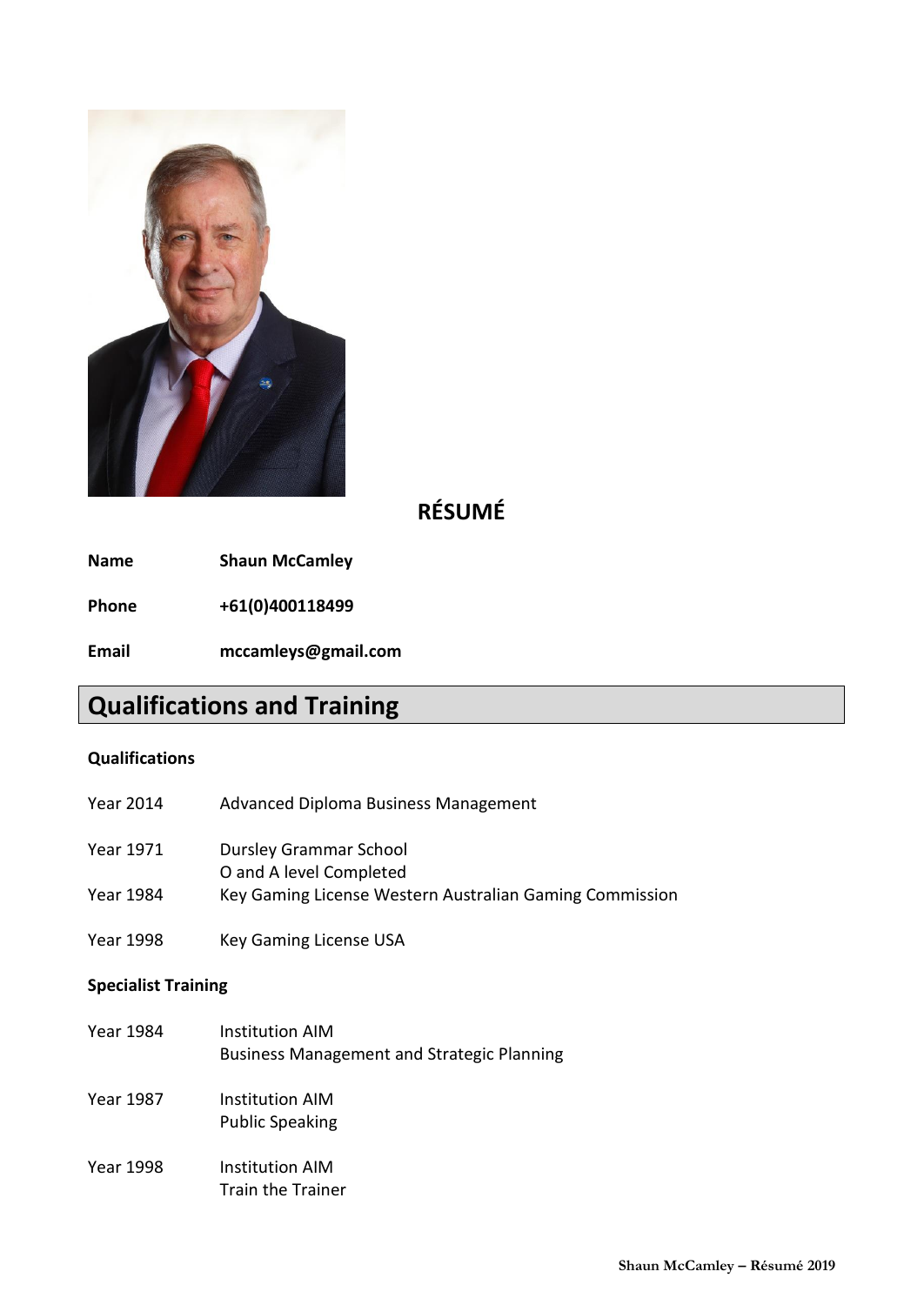# **Career Summary**

|                 | 2019 - Present                                          |
|-----------------|---------------------------------------------------------|
| <b>Employer</b> | Euro Pacific Asia Consulting Ltd                        |
| <b>Position</b> | <b>Managing Partner</b>                                 |
|                 | 2016 - 2019                                             |
| <b>Employer</b> | <b>Global Market Advisors LLC</b>                       |
| <b>Position</b> | <b>Partner Head Asia Operations</b>                     |
|                 | 2014 - 2016                                             |
| <b>Employer</b> | Ho Tram Project Company Limited                         |
| <b>Position</b> | President Ho Tram Resort & Casino                       |
|                 | 2004 – 2014                                             |
| <b>Employer</b> | Euro Pacific Asia Consulting Ltd                        |
| <b>Position</b> | <b>Managing Partner</b>                                 |
|                 | 1999 - 2004                                             |
| <b>Employer</b> | Intercontinental Casinos Ltd - Online Division          |
| <b>Position</b> | Vice President General Manager International Operations |
|                 | 1998 - 1999                                             |
| <b>Employer</b> | <b>Dynasty Hotel Casino Group</b>                       |
| <b>Position</b> | <b>Executive Vice President Group Operations</b>        |
|                 | 1997 - 1998                                             |
| <b>Employer</b> | IGM Gaming Consultancy Pty Ltd                          |
| <b>Position</b> | <b>Chief Executive Officer</b>                          |
|                 | 1994 - 1997                                             |
| <b>Employer</b> | Metroplex Group                                         |
| <b>Position</b> | Group Vice President Resorts Development                |
|                 | 1984 - 1993                                             |
| <b>Employer</b> | <b>Burswood International Resort</b>                    |
| <b>Position</b> | <b>International Room Manager</b>                       |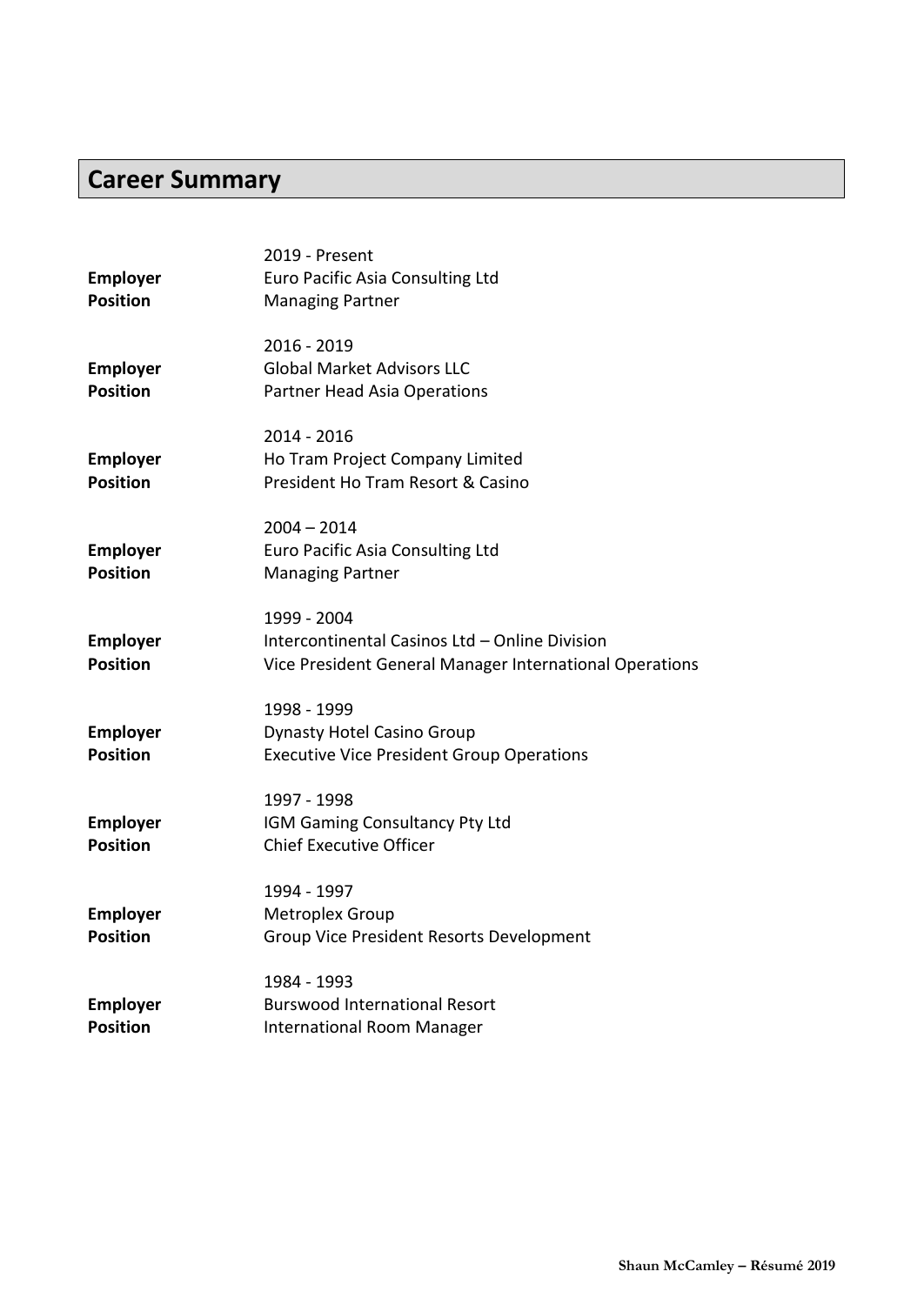# **Detailed Employment History**

**February 2019 - Present Euro Pacific Asia Consulting Ltd Managing Partner**

## **Services**

EPA Management Consulting Ltd is an Asia Pacific based firm. As Managing Partner I act in an advisory and consulting role, providing strategic planning services that cover all aspects of casino operations, cost-effective junket marketing programs, promotions and entertainment strategies, tactical planning including project development and associated controls (concept, programming, feasibility studies, forecast modelling, budget, funding, pre-opening), goal setting, building good lines of communication, business/marketing plans, profit improvement strategies; comprehensive casino-hotel operations/performance reviews; bidding and securing gaming licenses.

#### **Achievements**

Built EPA into a successful broad services consulting and management services firm, clients include PAGCOR, China Harbour Engineering Group (CHEG) Rank UK (online), Ritz London (online), Foxwoods, Crown, Innovation Group New York, Christ Church Casino, Universal Pacific Ltd Malaysia.

Prepared business and marketing Plans for international groups looking to move into Asia regions. Developed Junket, Premium Player, Premium Mass and Mass-market revenue forecasting models and operating procedures for licensed gaming companies. Lead presenter for roadshow presentations to various broker houses leading up to an IPO on the ASX.

Worked closely with the Casino Control Division and local government officials in the application process to procure the required gaming license approval.

Provided Crown, Australia's largest and most profitable casino resort destination, media and marketing strategies focused on ensuring all marketing initiatives had a positive effect on ROI

Initiated and completed the license application process for Integra's Malta Gaming License and working with local agencies ensured it was successfully granted within 12 months

Presented strategic management strategies and marketing programs to the Chairman and senior branch managers of PAGCOR to enable the organisation to become competitive in the emerging super casino market of the Philippines**.**

# **February 2016 - 2019 Global Market Advisors LLC Partner, Head Asia Operations**

#### **Responsibilities**

As a Partner in one of the world's leading consulting firms, Shaun consults and provides operational marketing advice specifically associated with SE Asia junket and VIP program modelling. As Head,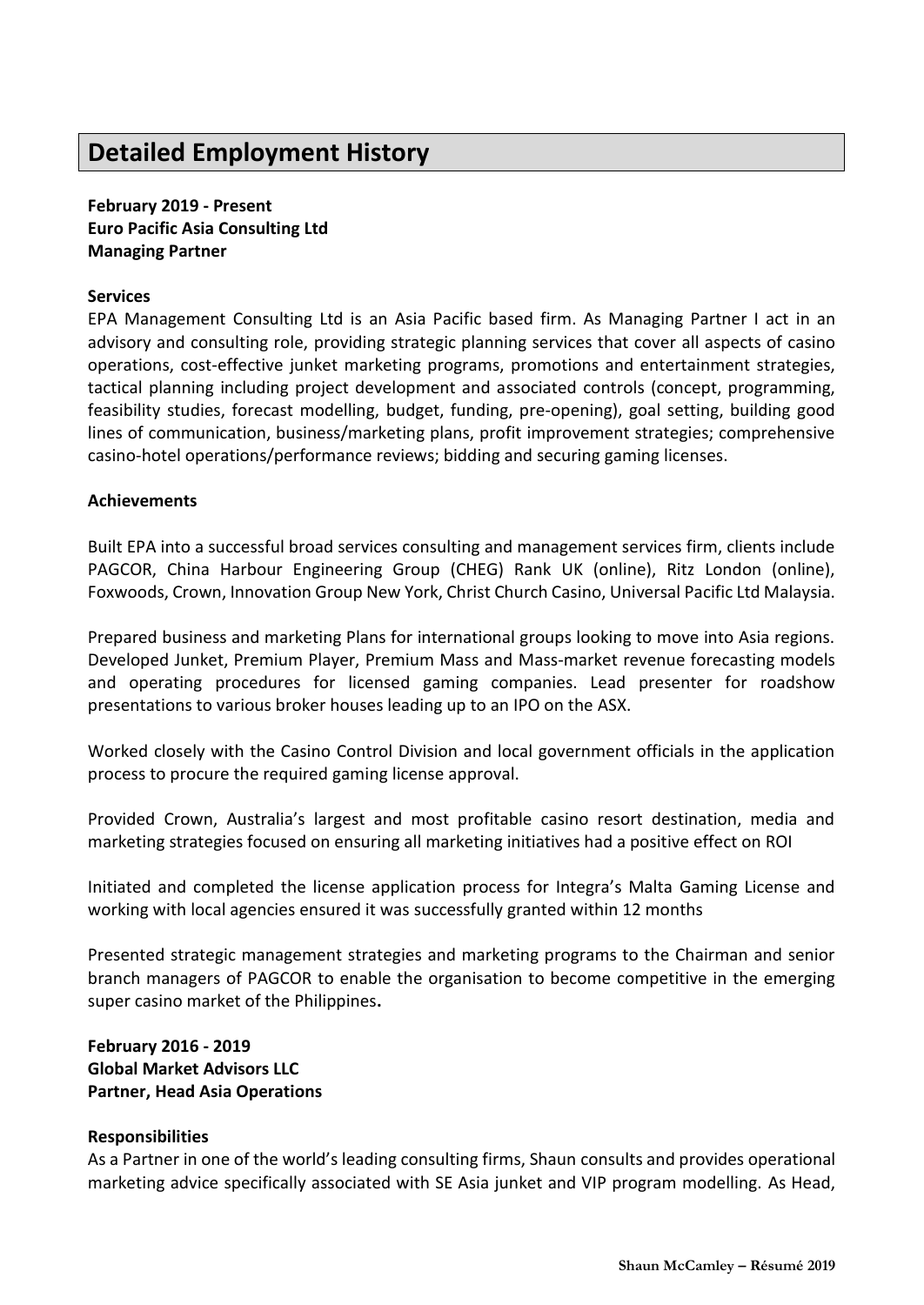Asia Operations, Shaun holds primary responsibility for this region. The firm is well-regarded for its independence and quality of thought-leadership.

# **September 2014 - 2016 Ho Tram Project Company Ltd President Ho Tram Resort & Casino**

## **Responsibilities**

Reporting to the Chairman of HTP and the Board of Directors, I was responsible for driving overall revenues and P&L objectives of the \$4 Billion development. Work closely with the Board and investors on evaluating opportunities to improve the financial performance of the property. Responsible for the overall management of all facilities, located within the development zone, including, but not limited to, the hotel, casino, food and beverage outlets, spa and world-renowned Greg Norman-designed golf course, The Bluffs.

As President I was the official face of the company, giving numerous interviews to local and international media agencies, industry publications, TV and public functions.

#### **Achievements**

I initiated significant changes to management structures and brought much-needed leadership skills by instilling a new sense of direction and purpose to the management teams. As a foreigner only casino, working with and developing junket recruitment and program modelling was a key KPI. As a direct result of my actions and leadership, the property grew from a monthly burn rate of \$US4 Million to a monthly positive EBITDA in excess of \$500,000.

A major part of the property reporting directly to my office, was the critically acclaimed Greg Norman designed Bluffs golf course, now ranked in the world's top 100 golf properties. I was instrumental in the negotiation to bring the Asia Tour to the Bluffs where we hosted Vietnams richest and first-ever PGA Tour event with a prize pool of \$1.5 Million. Working with the appointed event management company, we were able to attract such headline players as Sergio Garcia ranked in the world's top 10, former British Open Champion, and newly appointed Ryder Cup Captain, Darren Clarke, former US Open Champion Geoff Ogilvy, 2 times European Tour winner Robert Rock.

Introducing updated international policies and procedures, implementing robust table game efficiencies, developing better training programs, saw casino revenues quadruple in the first 10 months of my Presidency. Working with the internal IT team, we built and developed a highly successful and popular proxy betting software solution. Proxy betting now accounts for more than 38% of casino revenues.

The casino hosted Vietnams first-ever Asia Poker Tour event that saw record registrations of any APT event ever, and now has pokers biggest tour event organiser, The WSOP scheduled to bring their first tour to Ho Tram and Vietnam Q2 2016.

In December 2014 my work within the gaming and hospitality industry was recognised when I was selected by Global Gaming Business Magazine, as one of their 25 people to watch in 2015.

Sales and marketing as well as event planning was a crucial part of my management process. Through the introduction of new and innovative sales and marketing programs and through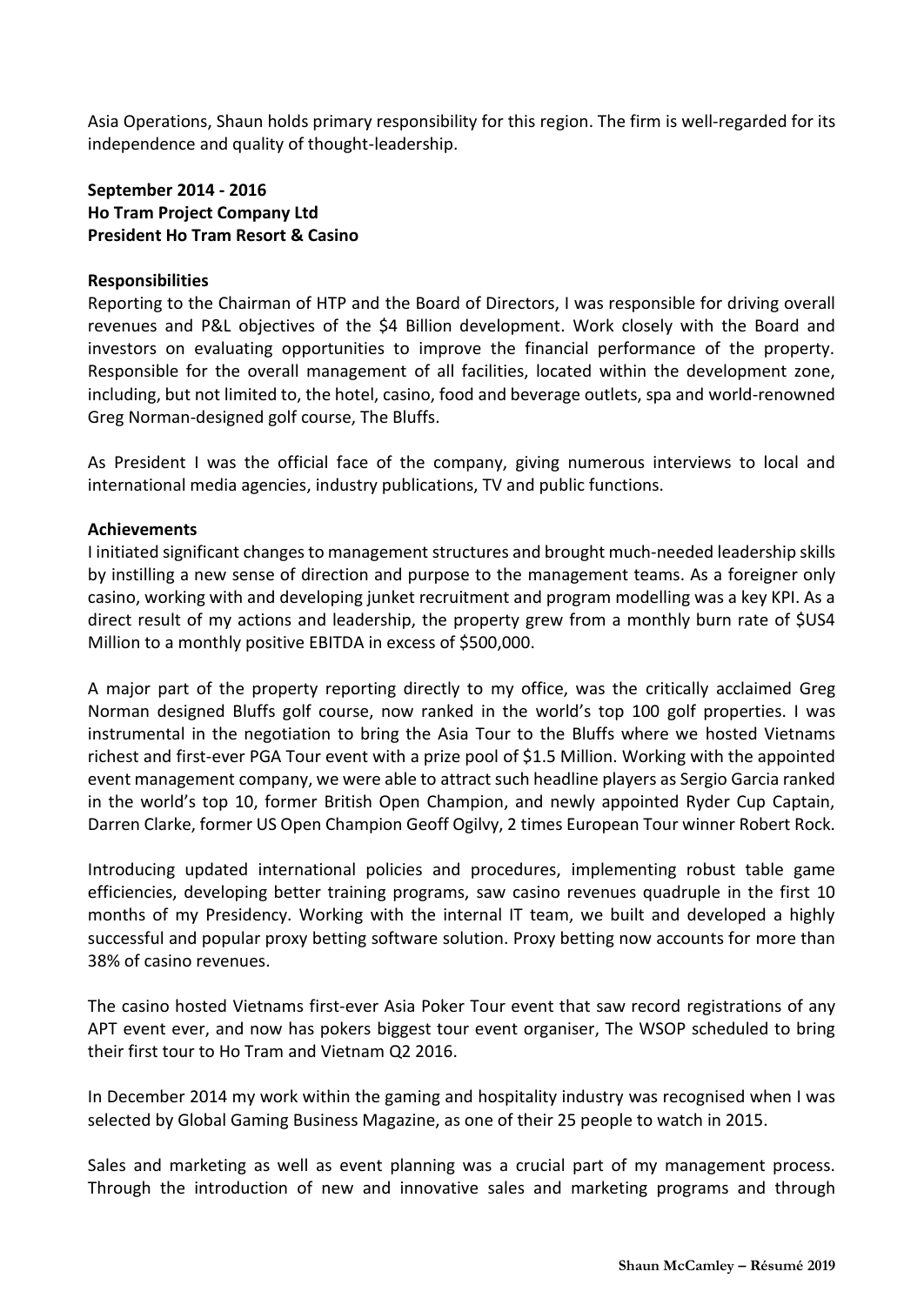developing regular events, hotel operations grew from 25% occupancy levels, with an ADR of \$97, to an average 72% occupancy with an ADR of \$156. Under my leadership, the property saw strong growth across all areas of operations. The hotel during my term won several leading industry awards, including being awarded Vietnam's most luxurious hotel award, and narrowly missing out on being awarded a coveted 5 Star rating from Forbes International; Forbes initial accreditation gave the property Vietnams only 4 Star accreditation.

**November 2004 - 2014 Euro Pacific Asia Management Managing Partner**

**Background and Experience** As detailed above

**Jan 1999 - Sept 2004 Intercontinental Casinos Ltd. General Manager International Operations**

#### **Responsibilities**

Responsible for further developing the casino presence in S.E. Asia through the growth of strategic partnership agreements and brand recognition.

#### **Achievements**

Worked with Boss Media as their first Licensee launching USACasino.com and NewYorkCasino.com. Recognised the potential and through my direct efforts was the first to bring structured online gaming to Asia in 1997.

Implemented marketing strategies that saw revenues increase 34% to US \$8.5 Million in the 2nd year

Introduced the concept of targeting the Asia Pacific markets through agent consolidation and region affiliate partnerships

The first to introduce bingo as a potential tactical partner given the heavy reliability on slot play from that market segment. Negotiated a JV agreement with Bingo Fun that would be ROI focused through additional marketing opportunities and player acquisition. As a result gaming revenues increase 48% over a 6 month period to \$6.8 Million

Provided marketing and media consultation services to the UK TV Gaming Channel AVAGO

Founded BingoWorkz which was the nets first networked bingo solution.

Within 6 months of launch, BW had 8 independent sites in the network including Party Bingo delivering monthly revenues in excess of \$750,000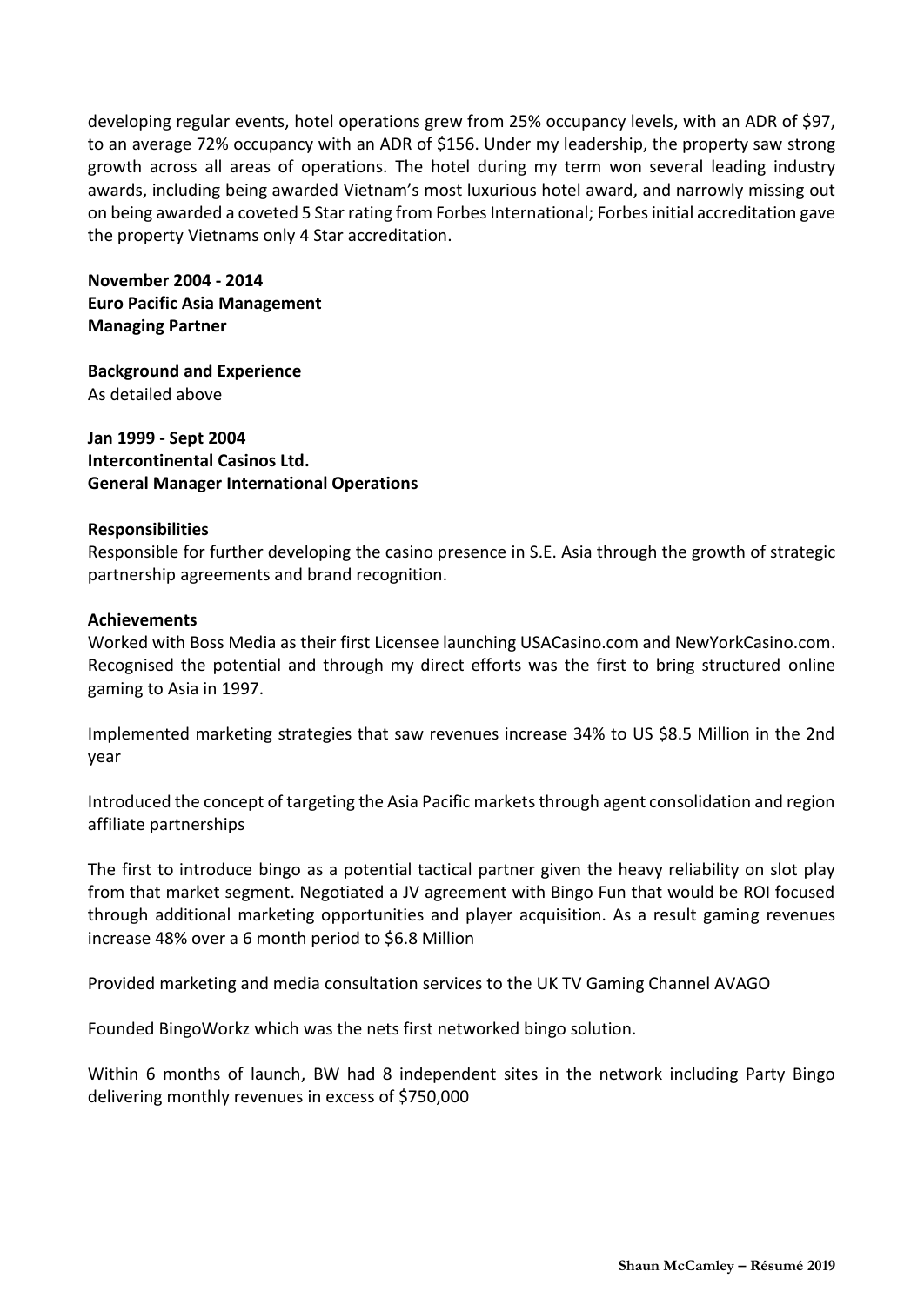# **April 1998 - January 1998 Dynasty Hotel Casino Group General Manager Gaming Operations**

### **Responsibilities**

Responsible for all operational concerns, including all aspects of gaming. The selecting, managing and supervising of staff. Finance, Compliance, Surveillance, Junket, VIP Services and Security all report to my office. Close liaison and interaction with the local Gaming Commission to ensure compliance with the Gaming Act. Key responsibilities include strategic planning for the division, including developing and implementing marketing plans, both domestic and international. My reporting line was direct to the Chairman's Office.

#### **Achievements**

Oversaw the final pre-opening phases of the Hotel Casino Resort located on Tinian, which included 85 table games and 420 slots.

The property opened 3 months ahead of schedule coming in on budget

Developed the property into the most successful resort destination in the Northern Marianas Group.

Within the first 6 months, generated gaming revenues start from zero to over \$100 Million in turnover per month.

**January 1997 - March 1998 IGM Gaming Consultancy Chief Executive Officer**

## **Responsibilities**

Overall responsibility for the company's ongoing direction, management, and control, whilst at the same time, sourcing and developing new projects within the Far East regions. In addition, my direct responsibilities include the preparation and presentation of feasibility and impact studies, encompassing market demographics, citing international player catchment areas. Advice to government agencies, casino management operations, strategic development, and private sector consulting focusing on Asian junket and premium player markets.

## **Achievements**

Introduced the regions first cruise to nowhere concept with vessels departing from Malaysia and Thailand ports

Built and established new gaming markets in Eastern Europe

**November 1994 - January 1997 Metroplex Group Group Vice President Gaming Development – Subic Bay Philippines**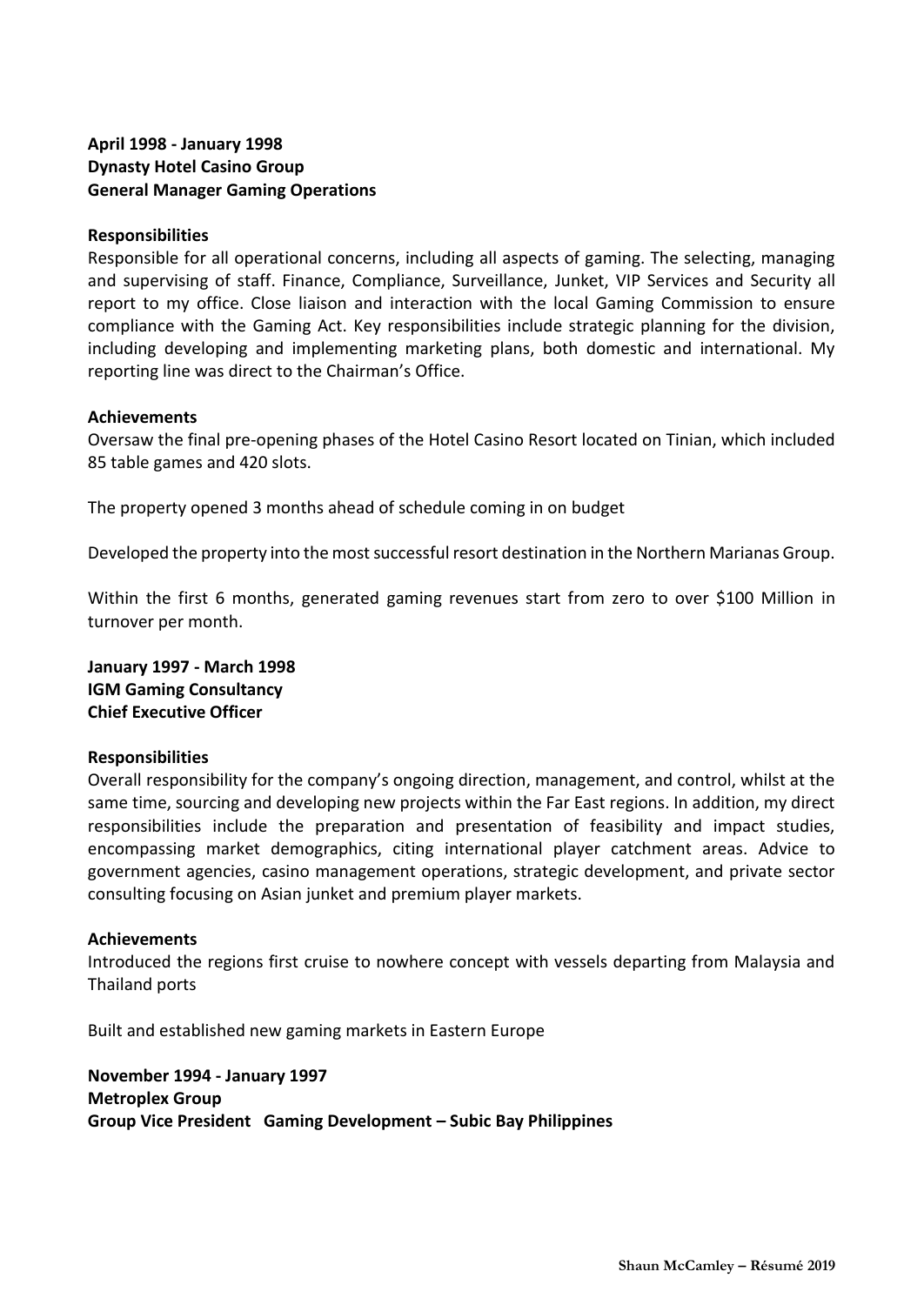#### **Responsibilities**

Responsible for the overall operation of the groups gaming operations which included, 2 casino operations at Subic Bay, gaming operations onboard the MV Empress, which sailed out of Port Klang and Penang in Malaysia, also Phuket in Thailand. Selecting, managing and supervising 700 staff. Casino Operations, Marketing, Finance, Compliance, Surveillance, VIP Services and Security all reported to my office. Close liaison and interaction with PAGOR the Philippine Gaming Commission to ensure compliance with the Gaming Act. Key responsibilities include strategic planning for the division, including developing and implementing marketing plans, both domestic and international.

#### **Achievements**

As a direct result of introducing new business initiatives targeting S.E. Asia junkets, within 12 months the property went from a loss-making enterprise to achieving gross gaming revenues of US\$180 Million in the second year of operation.

Established international gaming standards, developed new business strategies and marketing programs aimed at the Asia junket operators that were innovative and profitable.

Through innovative business, strategies introduced the Taiwanese and Hong Kong junket markets to the property.

Introduced weekly charter flights to Subic Bay from Taiwan and Hong Kong. Developed and directed the world's richest Baccarat Tournament with the first prize of US\$1,000,000. Introduced cruise ship gaming operations to the company.

# **May 1984 – November 1993 Burswood International Resort International Room Manager**

## **Responsibilities**

Management of the Resorts International Room, including gaming, junket development, operations and all supporting departments. Establishment of international gaming standards, group junket and gaming incentive programs, business strategies, budget development and implementation, training and staff development, casino promotions.

## **Achievements**

In 1984 the casino industry in Australia was developing rapidly, keen to take advantage of this situation, Mr. McCamley returned and secured a Pit Boss/training officer position with the still to be built Burswood International Resort and Casino located in Perth Western Australia. In this position, Shaun was involved in all aspects of the pre-opening phases of this large project, which at that time was considered to be the third-largest casino in the world with 120 gaming tables and 1000 slots. Before the Resort's official opening, and at age 30, Mr McCamley was invited to take up the key position of International Room Manager with the Resort. This position carried the responsibility of establishing and managing the largest private gaming club venue in the South East Asia Pacific region. Player development and junket recruitment was a key responsibility of this position. As a manager, Shaun developed the International Room into a successful VIP and exclusive club operation. Within a relatively short period, the International Room became known as the most exclusive and profitable private gaming venue in South East Asia, attracting international junkets